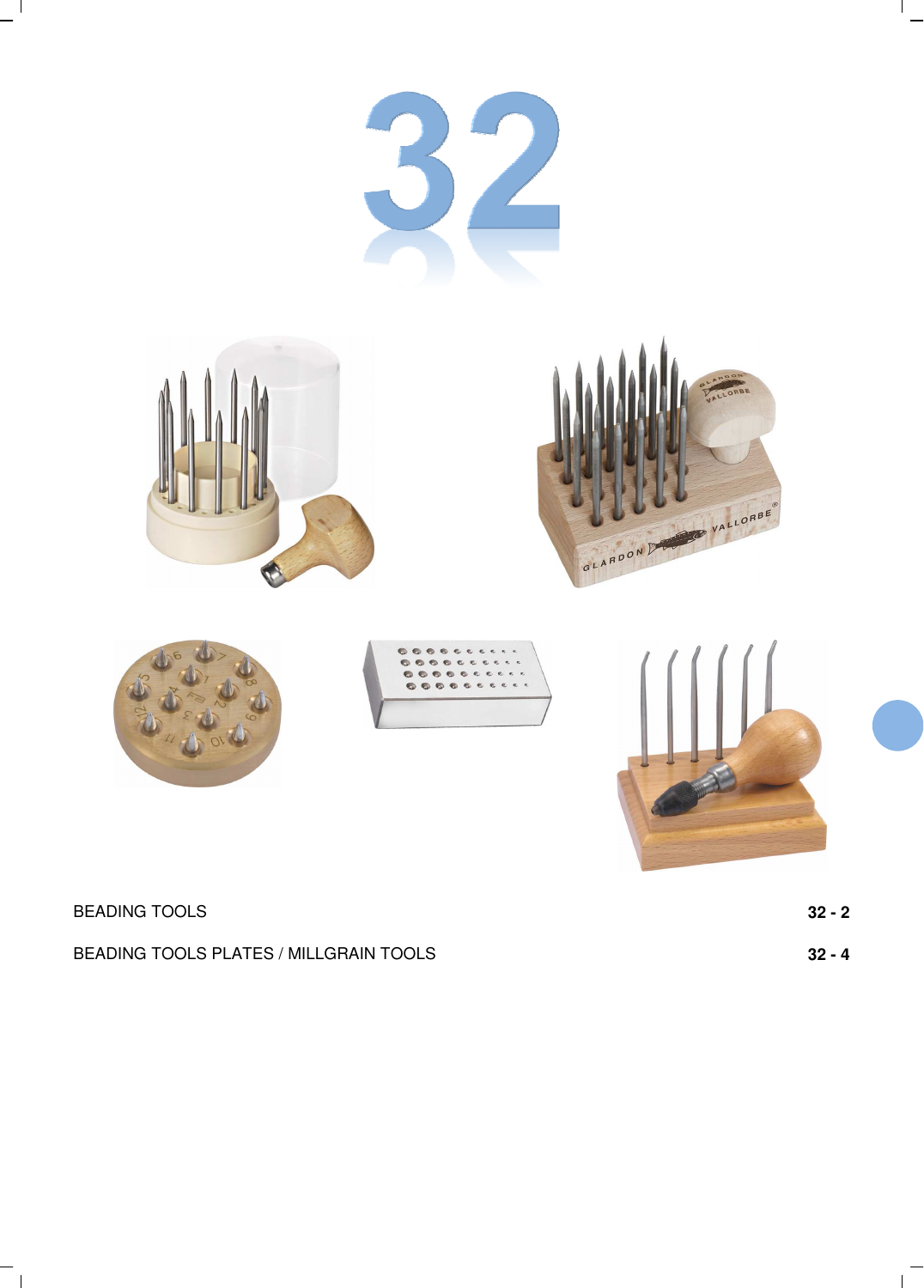# **BEADING TOOLS**

M

÷

### **MAILLEFER® "Swiss Made" beading tools.**



| <b>MSA</b>                            | <b>Packaging size</b> | Kg    |
|---------------------------------------|-----------------------|-------|
| 32.001-901                            | 56 x 56 x 76 mm       | 0.088 |
| Assortment of 12 SWISS beading tools. |                       |       |
| Contents:<br>- 1 storage box          |                       |       |

- 1 wooden handle
- 12 beading tools no. 1...12.
- **MSA Packaging size Kg 32.001-902** 56 x 56 x 76 mm Assortment of 23 SWISS beading tools.

### Contents :

- 1 storage box
- 1 wooden handle
- 23 beading tools no. 0...22.





| <b>MSA</b> | <b>Numbers</b>          | Ø         | Length $x \oslash$  | Kg    |
|------------|-------------------------|-----------|---------------------|-------|
| 32.001-00  | 0                       | $0.25$ mm | $60 \times 2.60$ mm | 0.002 |
| 32.001-01  | 1                       | $0.30$ mm | $60 \times 2.60$ mm | 0.002 |
| 32.001-02  | $\overline{2}$          | $0.35$ mm | $60 \times 2.60$ mm | 0.002 |
| 32.001-03  | 3                       | $0.40$ mm | $60 \times 2.60$ mm | 0.002 |
| 32.001-04  | $\overline{\mathbf{4}}$ | $0.45$ mm | 60 x 2.60 mm        | 0.002 |
| 32.001-05  | 5                       | $0.50$ mm | 60 x 2.60 mm        | 0.002 |
| 32.001-06  | 6                       | $0.55$ mm | 60 x 2.60 mm        | 0.002 |
| 32.001-07  | $\overline{7}$          | $0.60$ mm | 60 x 2.60 mm        | 0.002 |
| 32.001-08  | 8                       | $0.65$ mm | $60 \times 2.60$ mm | 0.002 |
| 32.001-09  | 9                       | $0.70$ mm | $60 \times 2.60$ mm | 0.002 |
| 32.001-10  | 10                      | $0.75$ mm | $60 \times 2.60$ mm | 0.002 |
| 32.001-11  | 11                      | $0.80$ mm | $60 \times 2.60$ mm | 0.002 |
| 32.001-12  | 12                      | $0.85$ mm | 60 x 2.60 mm        | 0.002 |
| 32.001-13  | 13                      | $0.90$ mm | 60 x 2.60 mm        | 0.002 |
| 32.001-14  | 14                      | $0.95$ mm | $60 \times 2.60$ mm | 0.002 |
| 32.001-15  | 15                      | $1.00$ mm | 60 x 2.60 mm        | 0.002 |
| 32.001-16  | 16                      | $1.05$ mm | 60 x 2.60 mm        | 0.002 |
| 32.001-17  | 17                      | $1.10$ mm | 60 x 2.60 mm        | 0.002 |
| 32.001-18  | 18                      | $1.15$ mm | $60 \times 2.60$ mm | 0.002 |
| 32.001-19  | 19                      | $1.20$ mm | $60 \times 2.60$ mm | 0.002 |
| 32.001-20  | 20                      | $1.25$ mm | 60 x 2.60 mm        | 0.002 |
| 32.001-21  | 21                      | $1.30$ mm | 60 x 2.60 mm        | 0.002 |
| 32.001-22  | 22                      | $1.35$ mm | $60 \times 2.60$ mm | 0.002 |

MAILLEFER® "Swiss Made" beading tool.



 $\perp$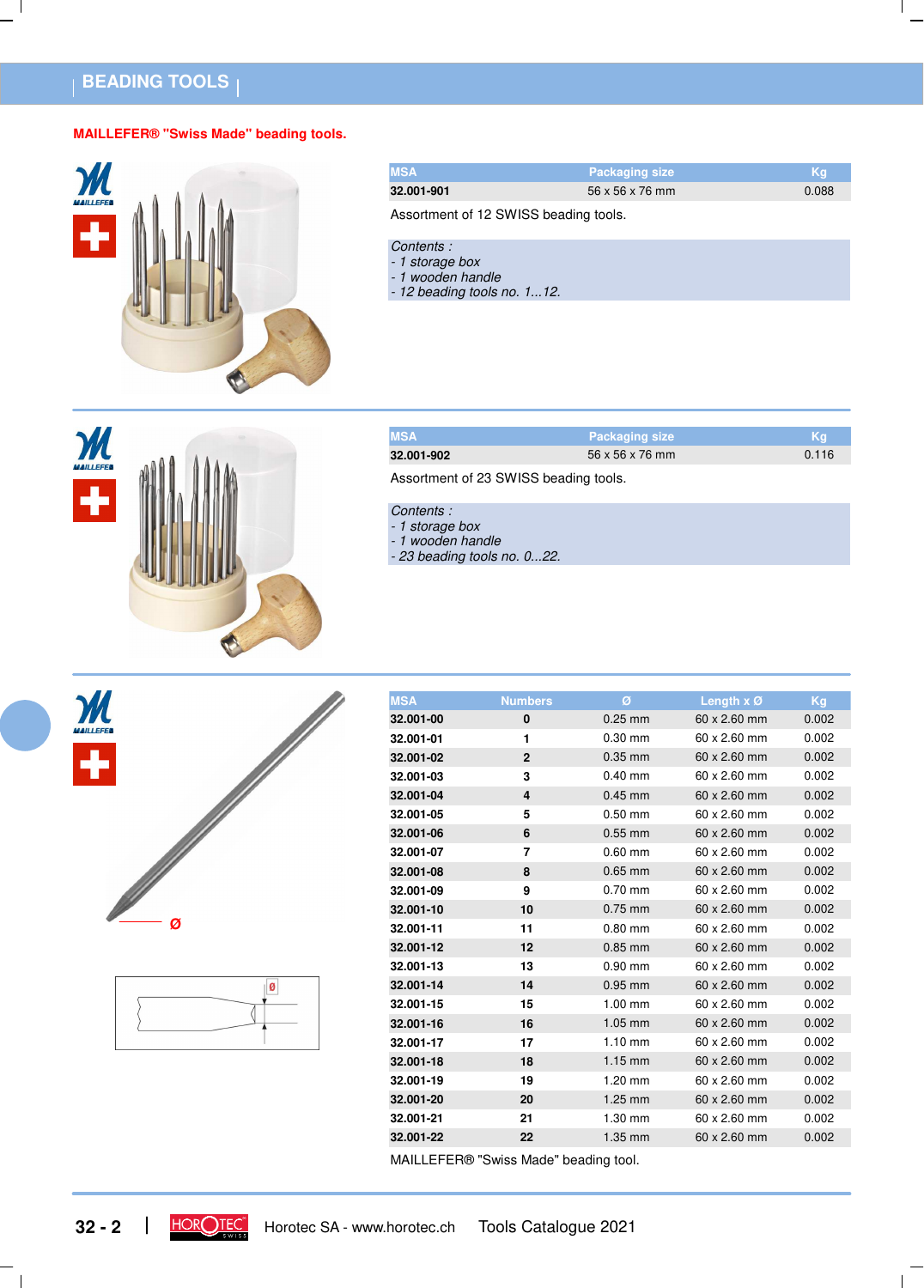### **BEADING TOOLS**

### **GLARDON® VALLORBE "Swiss Made" beading tools. High quality steel, hardness 64-66 HRC.**



| <b>MSA</b>       | <b>Packaging size</b>        | Kq    |
|------------------|------------------------------|-------|
| 32.003-A         | $130 \times 75 \times 40$ mm | 0.145 |
| $32.003 - B$ (1) | $130 \times 75 \times 40$ mm | 0.167 |
|                  |                              |       |

Assortment of VALLORBE beading tools.

| Contents MSA32.003-A : |  |
|------------------------|--|
| - 1 wooden base        |  |

Contents MSA32.003-B :

- 1 wooden handle
- 

- 1 wooden handle

- 12 beading tools no. 2 - 4 - 5...12 -

- 1 wooden base

- 23 beading tools n° 00...22.

14 - 16.

**ASSORTMENT**



- Regular and polished cap

- Can be used directly, without any prior preparation.



| <b>MSA</b> | <b>Numbers</b>          | Ø         | Length $x \oslash$  | Kg    |
|------------|-------------------------|-----------|---------------------|-------|
| 32.003-00  | 0                       | $0.25$ mm | $60 \times 2.60$ mm | 0.002 |
| 32.003-01  | 1                       | $0.30$ mm | 60 x 2.60 mm        | 0.002 |
| 32.003-02  | $\overline{2}$          | $0.35$ mm | 60 x 2.60 mm        | 0.002 |
| 32.003-03  | 3                       | $0.40$ mm | $60 \times 2.60$ mm | 0.002 |
| 32.003-04  | $\overline{\mathbf{4}}$ | $0.45$ mm | 60 x 2.60 mm        | 0.002 |
| 32.003-05  | 5                       | $0.50$ mm | 60 x 2.60 mm        | 0.002 |
| 32.003-06  | 6                       | $0.55$ mm | 60 x 2.60 mm        | 0.002 |
| 32.003-07  | 7                       | $0.60$ mm | 60 x 2.60 mm        | 0.002 |
| 32.003-08  | 8                       | $0.65$ mm | 60 x 2.60 mm        | 0.002 |
| 32.003-09  | 9                       | $0.70$ mm | 60 x 2.60 mm        | 0.002 |
| 32.003-10  | 10                      | $0.75$ mm | 60 x 2.60 mm        | 0.002 |
| 32.003-11  | 11                      | $0.80$ mm | 60 x 2.60 mm        | 0.002 |
| 32.003-12  | 12                      | $0.85$ mm | 60 x 2.60 mm        | 0.002 |
| 32.003-13  | 13                      | $0.90$ mm | $60 \times 2.60$ mm | 0.002 |
| 32.003-14  | 14                      | $0.95$ mm | 60 x 2.60 mm        | 0.002 |
| 32.003-15  | 15                      | $1.00$ mm | 60 x 2.60 mm        | 0.002 |
| 32.003-16  | 16                      | $1.05$ mm | 60 x 2.60 mm        | 0.002 |
| 32.003-17  | 17                      | $1.10$ mm | 60 x 2.60 mm        | 0.002 |
| 32.003-18  | 18                      | $1.15$ mm | $60 \times 2.60$ mm | 0.002 |
| 32.003-19  | 19                      | $1.20$ mm | 60 x 2.60 mm        | 0.002 |
| 32.003-20  | 20                      | $1.25$ mm | 60 x 2.60 mm        | 0.002 |
| 32.003-21  | 21                      | $1.30$ mm | 60 x 2.60 mm        | 0.002 |
| 32.003-22  | 22                      | 1.35 mm   | $60 \times 2.60$ mm | 0.002 |
|            |                         |           |                     |       |

GLARDON® VALLORBE "Swiss Made" beading tool.



| <b>MSA</b> | <b>Length</b>   | $\varnothing$ ring | NØ handle \ | Kq    |
|------------|-----------------|--------------------|-------------|-------|
| 18.130-S   | $50 \text{ mm}$ | $10 \text{ mm}$    | 36 mm       | 0.014 |

Wooden handle for beading tools with 1 brass die Ø 2.60 mm to quickly fit the beading tool.